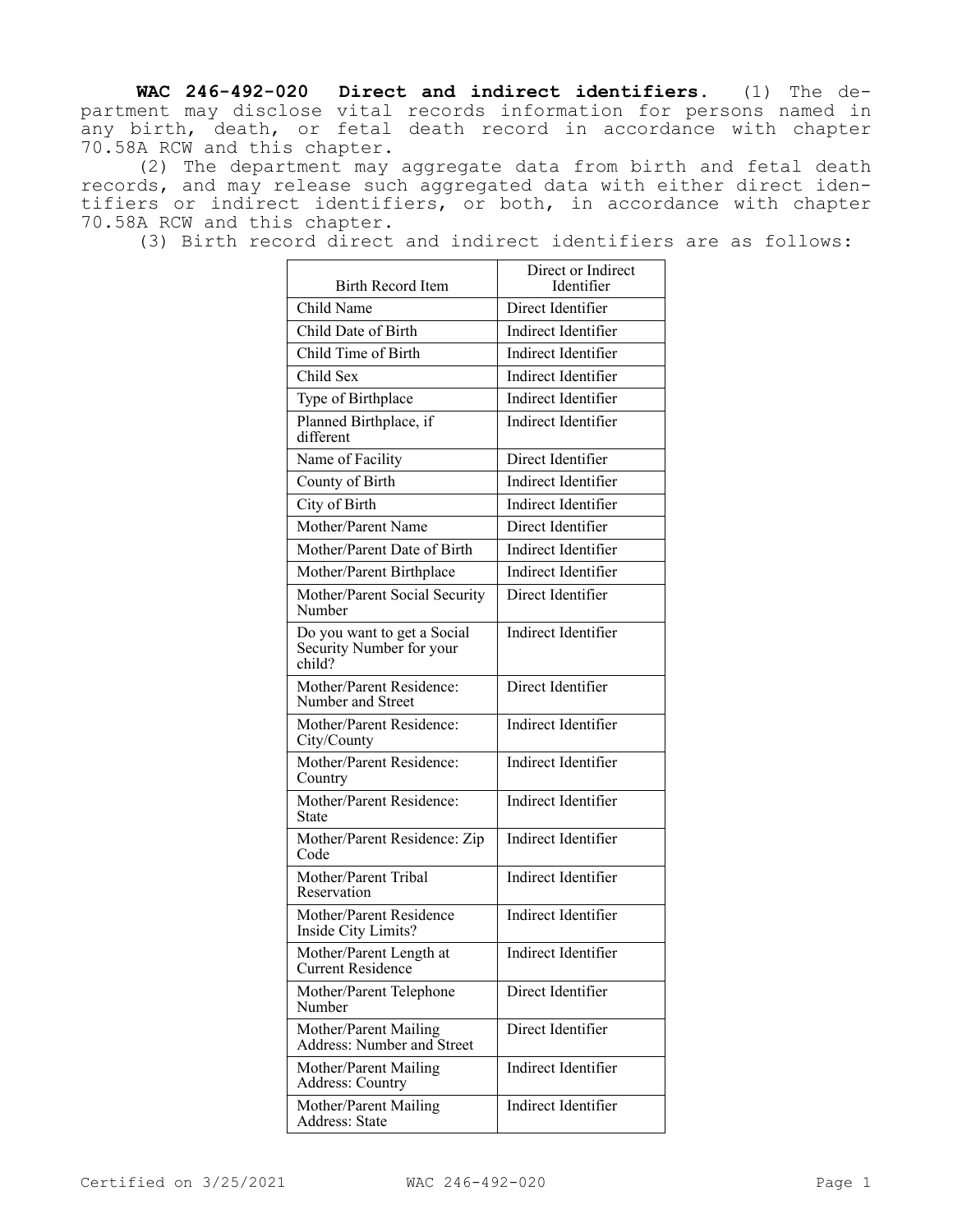| <b>Birth Record Item</b>                                                                                            | Direct or Indirect<br>Identifier |
|---------------------------------------------------------------------------------------------------------------------|----------------------------------|
| Mother/Parent Mailing<br>Address: City                                                                              | Indirect Identifier              |
| Mother/Parent Mailing<br>Address: Zip Code                                                                          | Indirect Identifier              |
| Mother/Parent Occupation                                                                                            | Indirect Identifier              |
| Mother/Parent Industry                                                                                              | Indirect Identifier              |
| Mother/Parent Education<br>Level                                                                                    | Indirect Identifier              |
| Mother/Parent Hispanic<br>Origin?                                                                                   | Indirect Identifier              |
| Mother/Parent Race                                                                                                  | Indirect Identifier              |
| Mother/Parent Current Height                                                                                        | Indirect Identifier              |
| Mother/Parent Prepregnancy<br>Weight                                                                                | Indirect Identifier              |
| Were WIC benefits utilized<br>during pregnancy?                                                                     | Indirect Identifier              |
| Cigarette Smoking Before and<br>During Pregnancy                                                                    | Indirect Identifier              |
| Mother/Parent Marital Status                                                                                        | Indirect Identifier              |
| Father/Parent Name                                                                                                  | Direct Identifier                |
| Father/Parent Date of Birth                                                                                         | Indirect Identifier              |
| Father/Parent Birthplace                                                                                            | Indirect Identifier              |
| Father/Parent Social Security<br>Number                                                                             | Direct Identifier                |
| Father/Parent Occupation                                                                                            | Indirect Identifier              |
| Father/Parent Industry                                                                                              | Indirect Identifier              |
| Father/Parent Education Level                                                                                       | Indirect Identifier              |
| Father/Parent Hispanic<br>Origin?                                                                                   | Indirect Identifier              |
| Father/Parent Race                                                                                                  | Indirect Identifier              |
| Date of First Prenatal Care<br>Visit                                                                                | Indirect Identifier              |
| Date of Last Prenatal Care<br>Visit                                                                                 | Indirect Identifier              |
| <b>Total Number of Prenatal</b><br><b>Visits During Pregnancy</b>                                                   | Indirect Identifier              |
| Number of Previous Live<br><b>Births</b>                                                                            | Indirect Identifier              |
| Date of Last Live Birth                                                                                             | <b>Indirect Identifier</b>       |
| Number of Pregnancy<br>Outcomes                                                                                     | <b>Indirect Identifier</b>       |
| Date of Last Other Pregnancy<br>Outcomes                                                                            | Indirect Identifier              |
| Date Last Normal Menses<br>Began                                                                                    | Indirect Identifier              |
| Mother/Parent Weight at<br>Delivery                                                                                 | Indirect Identifier              |
| Was mother/parent transferred<br>to higher level care for<br>maternal medical or fetal<br>indications for delivery? | Indirect Identifier              |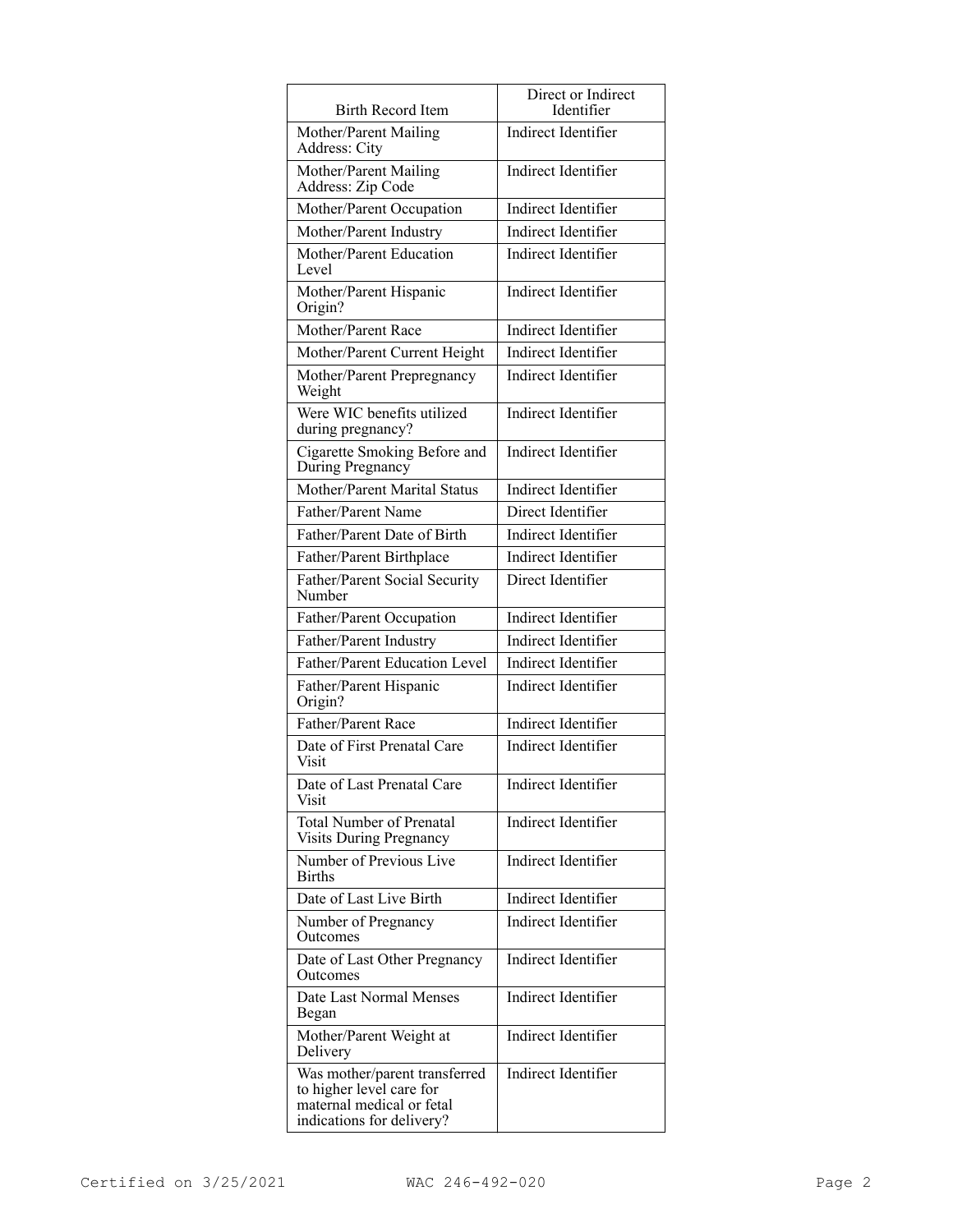| <b>Birth Record Item</b>                                     | Direct or Indirect<br>Identifier |
|--------------------------------------------------------------|----------------------------------|
| Principle Source of Payment<br>for Delivery                  | Indirect Identifier              |
| <b>Birth Weight</b>                                          | Indirect Identifier              |
| <b>Infant Head Circumference</b>                             | Indirect Identifier              |
| Obstetric Estimate of<br>Gestation                           | Indirect Identifier              |
| Apgar Score                                                  | Indirect Identifier              |
| Plurality                                                    | Indirect Identifier              |
| <b>Birth Order</b>                                           | Indirect Identifier              |
| Was infant transferred within<br>24 hours of delivery?       | Indirect Identifier              |
| Is infant living at the time of<br>report?                   | Indirect Identifier              |
| Is infant being breastfed?                                   | Indirect Identifier              |
| Risk Factors in this Pregnancy                               | Indirect Identifier              |
| Infections Present and/or<br><b>Treated During Pregnancy</b> | Indirect Identifier              |
| Maternal Morbidity                                           | Indirect Identifier              |
| Method of Delivery                                           | Indirect Identifier              |
| <b>Obstetric Procedures</b>                                  | Indirect Identifier              |
| Onset of Labor                                               | <b>Indirect Identifier</b>       |
| Characteristics of Labor and<br>Delivery                     | Indirect Identifier              |
| Abnormal Conditions of the<br>Newborn                        | Indirect Identifier              |
| Congenital Anomalies of the<br>Newhorn                       | Indirect Identifier              |
| <b>Attendant Name</b>                                        | Direct Identifier                |
| <b>Attendant Title</b>                                       | <b>Indirect Identifier</b>       |
| NPI of person delivering the<br>baby                         | Direct Identifier                |
| Certifier Name                                               | Direct Identifier                |
| Certifier Title                                              | Indirect Identifier              |
| Date Certified                                               | Indirect Identifier              |

(4) Fetal death record direct and indirect identifiers are as follows:

| Fetal Death Record Item | Direct or Indirect<br>Identifier |
|-------------------------|----------------------------------|
| Fetus Name              | Direct Identifier                |
| <b>Fetus Sex</b>        | Indirect Identifier              |
| Fetus Date of Delivery  | Indirect Identifier              |
| Fetus Time of Delivery  | Indirect Identifier              |
| Type of Birthplace      | Indirect Identifier              |
| Name of Facility        | Direct Identifier                |
| <b>Facility ID</b>      | Indirect Identifier              |
| Location of Delivery    | Direct Identifier                |
| Zip Code of Delivery    | Indirect Identifier              |
| County of Delivery      | Indirect Identifier              |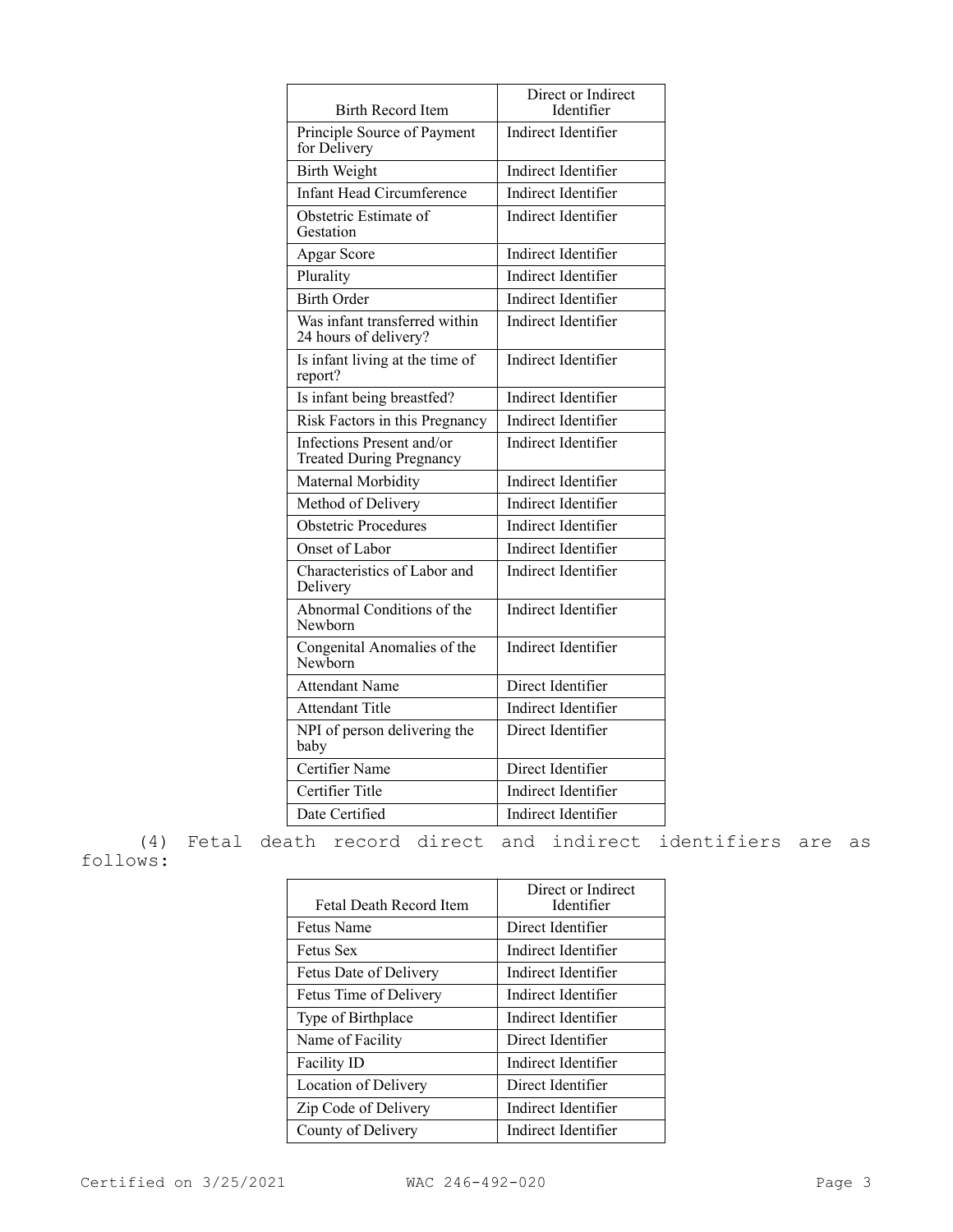| Fetal Death Record Item                                | Direct or Indirect<br>Identifier |
|--------------------------------------------------------|----------------------------------|
| Mother/Parent Name                                     | Direct Identifier                |
| Mother/Parent Date of Birth                            | Indirect Identifier              |
| Mother/Parent Birthplace                               | Indirect Identifier              |
| Mother/Parent Residence:<br>Number and Street          | Direct Identifier                |
| Mother/Parent Residence:<br>City/County                | Indirect Identifier              |
| Mother/Parent Residence:<br>Country                    | Indirect Identifier              |
| Mother/Parent Residence:<br>State                      | Indirect Identifier              |
| Mother/Parent Residence: Zip<br>Code                   | Indirect Identifier              |
| Mother/Parent Tribal<br>Reservation                    | Indirect Identifier              |
| Mother/Parent Residence<br>Inside City Limits?         | <b>Indirect Identifier</b>       |
| Mother/Parent Length at<br>Current Residence           | Indirect Identifier              |
| Father/Parent Name                                     | Direct Identifier                |
| Father/Parent Date of Birth                            | Indirect Identifier              |
| Father/Parent Birthplace                               | Indirect Identifier              |
| Name of Person Completing<br>Cause of Death            | Direct Identifier                |
| Title of Person Completing<br>Cause of Death           | Indirect Identifier              |
| Date Signed by Person<br>Completing Cause of Death     | Indirect Identifier              |
| Name of Person Delivering<br>Fetus                     | Direct Identifier                |
| Title of Person Delivering<br>Fetus                    | Indirect Identifier              |
| NPI of Person Delivering                               | Direct Identifier                |
| Method of Disposition                                  | Indirect Identifier              |
| Date of Disposition                                    | Indirect Identifier              |
| Place of Disposition                                   | Indirect Identifier              |
| Location of Disposition                                | <b>Indirect Identifier</b>       |
| Name of Funeral Facility                               | Indirect Identifier              |
| <b>Address of Funeral Facility</b>                     | Indirect Identifier              |
| Initiating Cause/Condition                             | Indirect Identifier              |
| Other Significant Causes or<br>Conditions              | Indirect Identifier              |
| <b>Estimated Time of Fetal</b><br>Death                | Indirect Identifier              |
| Was an autopsy performed?                              | Indirect Identifier              |
| Was a histological placental<br>examination performed? | Indirect Identifier              |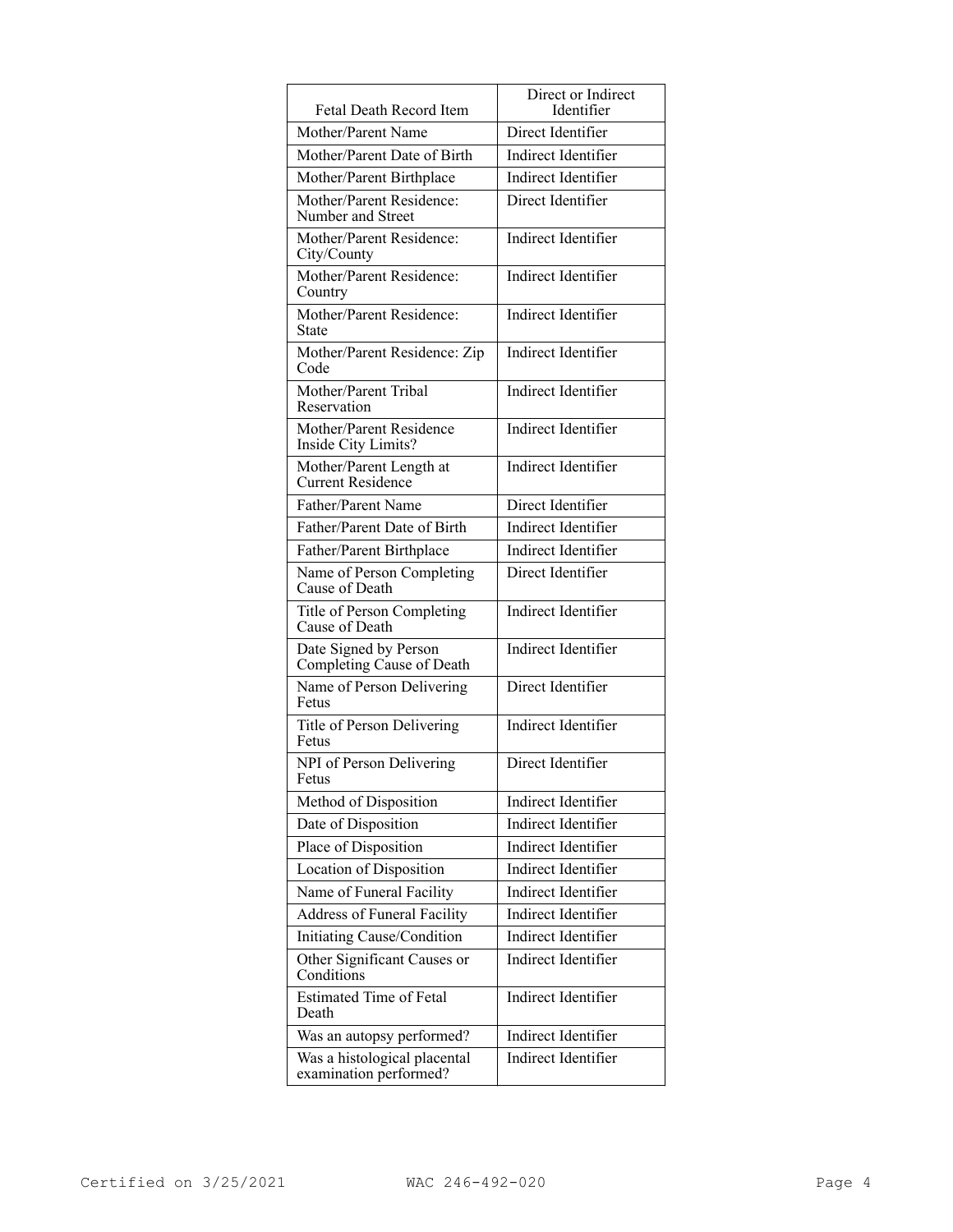| Fetal Death Record Item                                                                                      | Direct or Indirect<br>Identifier |
|--------------------------------------------------------------------------------------------------------------|----------------------------------|
| Were autopsy or histological<br>placental examination results<br>used in determining the cause<br>of death?  | Indirect Identifier              |
| Date Received by County<br>Registrar                                                                         | Indirect Identifier              |
| Weight of Fetus                                                                                              | Indirect Identifier              |
| Obstetric Estimate of<br>Gestation                                                                           | Indirect Identifier              |
| Plurality                                                                                                    | Indirect Identifier              |
| <b>Birth Order</b>                                                                                           | Indirect Identifier              |
| Mother/Parent Education                                                                                      | Indirect Identifier              |
| Mother/Parent of Hispanic<br>Origin?                                                                         | Indirect Identifier              |
| Mother/Parent Race                                                                                           | Indirect Identifier              |
| Mother/Parent Occupation                                                                                     | Indirect Identifier              |
| Mother/Parent Industry                                                                                       | Indirect Identifier              |
| Mother/Parent Marital Status                                                                                 | Indirect Identifier              |
| Mother/Parent Height                                                                                         | Indirect Identifier              |
| Did mother/parent get WIC<br>food for herself during this<br>pregnancy?                                      | Indirect Identifier              |
| Mother/Parent Prepregnancy<br>Weight                                                                         | Indirect Identifier              |
| Mother/Parent Weight at<br>Delivery                                                                          | Indirect Identifier              |
| Date Last Normal Menses<br>Began                                                                             | Indirect Identifier              |
| Date of First Prenatal Care<br>Visit                                                                         | Indirect Identifier              |
| Date of Last Prenatal Care<br>Visit                                                                          | Indirect Identifier              |
| <b>Total Number of Prenatal</b><br>Visits for this Pregnancy                                                 | Indirect Identifier              |
| Number of Previous Live<br><b>Births</b>                                                                     | Indirect Identifier              |
| Number of other Pregnancy<br>Outcomes                                                                        | Indirect Identifier              |
| Cigarette Smoking Before and<br>During Pregnancy                                                             | <b>Indirect Identifier</b>       |
| Was mother transferred to<br>higher level care for maternal<br>medical or fetal indications<br>for delivery? | Indirect Identifier              |
| Father/Parent Education                                                                                      | Indirect Identifier              |
| Father/Parent Hispanic Origin                                                                                | Indirect Identifier              |
| Father/Parent Race                                                                                           | Indirect Identifier              |
| Father/Parent Occupation                                                                                     | Indirect Identifier              |
| Father/Parent Industry                                                                                       | Indirect Identifier              |
| Risk Factors in this Pregnancy                                                                               | Indirect Identifier              |
| Method of Delivery                                                                                           | Indirect Identifier              |